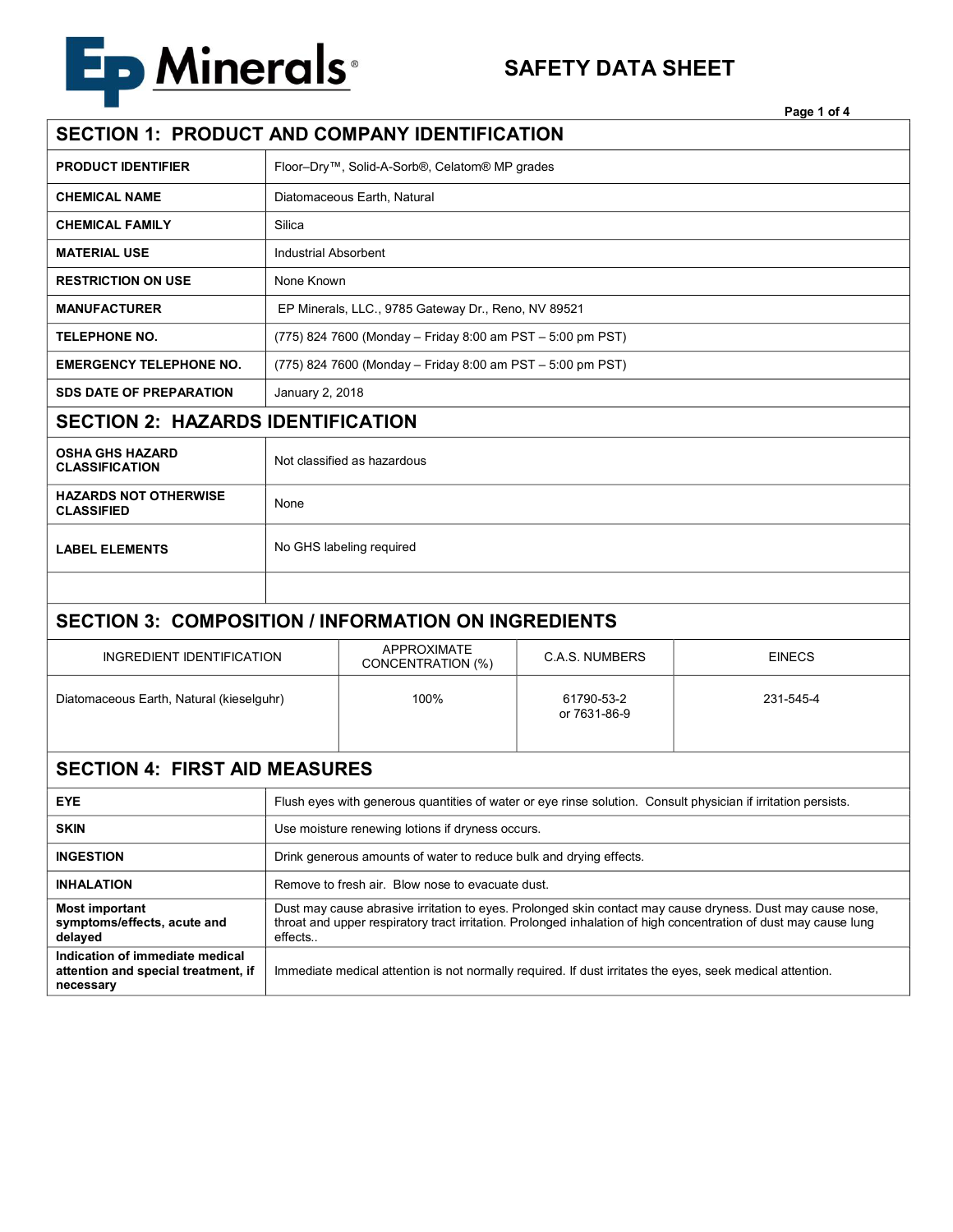| <b>MATERIAL NAME</b>                                                                      | Floor-Dry™, Solid-A-Sorb®, Celatom® MP grades                                                                                                                                                                                                                                                                                                                                                                                                                                                     |                                                                      |                     |                  | Page 2 of 4         |  |  |
|-------------------------------------------------------------------------------------------|---------------------------------------------------------------------------------------------------------------------------------------------------------------------------------------------------------------------------------------------------------------------------------------------------------------------------------------------------------------------------------------------------------------------------------------------------------------------------------------------------|----------------------------------------------------------------------|---------------------|------------------|---------------------|--|--|
| <b>SECTION 5: FIRE FIGHTING MEASURES</b>                                                  |                                                                                                                                                                                                                                                                                                                                                                                                                                                                                                   |                                                                      |                     |                  |                     |  |  |
| <b>EXTINGUISHING MEDIA</b>                                                                | Not applicable, the material is not combustible.                                                                                                                                                                                                                                                                                                                                                                                                                                                  |                                                                      |                     |                  |                     |  |  |
| <b>SPECIFIC HAZARDS ARISING</b><br><b>FROM THE CHEMICAL</b>                               |                                                                                                                                                                                                                                                                                                                                                                                                                                                                                                   | Not applicable, the material is not combustible.                     |                     |                  |                     |  |  |
| <b>SPECIAL PROTECTIVE</b><br><b>EQUIPMENT AND PRECAUTIONS</b><br><b>FOR FIRE-FIGHTERS</b> | Not applicable, the material is not combustible.                                                                                                                                                                                                                                                                                                                                                                                                                                                  |                                                                      |                     |                  |                     |  |  |
| <b>SECTION 6: ACCIDENTAL RELEASE MEASURES</b>                                             |                                                                                                                                                                                                                                                                                                                                                                                                                                                                                                   |                                                                      |                     |                  |                     |  |  |
| <b>PERSONAL PRECAUTIONS</b>                                                               | If dust is present, use respirator fitted with particulate filter as specified in Section 8. Protect eyes with goggles.                                                                                                                                                                                                                                                                                                                                                                           |                                                                      |                     |                  |                     |  |  |
| <b>ENVIRONMENTAL</b><br><b>PRECAUTIONS</b>                                                |                                                                                                                                                                                                                                                                                                                                                                                                                                                                                                   | This material is not a significant environmental concern.            |                     |                  |                     |  |  |
| <b>METHODS AND MATERIALS FOR</b><br><b>CONTAINMENT AND CLEANING</b><br>UP                 | Vacuum clean spillage, wet sweep or wash away. Avoid creating dust. Place in a container for use or disposal.                                                                                                                                                                                                                                                                                                                                                                                     |                                                                      |                     |                  |                     |  |  |
| <b>SECTION 7: HANDLING AND STORAGE</b>                                                    |                                                                                                                                                                                                                                                                                                                                                                                                                                                                                                   |                                                                      |                     |                  |                     |  |  |
| <b>PRECAUTIONS FOR SAFE</b><br><b>HANDLING</b>                                            | Minimize dust generation. Avoid contact with eyes. Avoid breathing dust. Repair or dispose of broken bags.<br>Observe all label precautions and warnings.                                                                                                                                                                                                                                                                                                                                         |                                                                      |                     |                  |                     |  |  |
| <b>CONDITIONS FOR SAFE</b><br><b>STORAGE</b>                                              | Store in a dry place to maintain packaging integrity and product quality. Do not store near hydrofluoric acid or<br>strongly basic solutions.                                                                                                                                                                                                                                                                                                                                                     |                                                                      |                     |                  |                     |  |  |
| <b>SECTION 8: EXPOSURE CONTROLS / PERSONAL PROTECTION</b>                                 |                                                                                                                                                                                                                                                                                                                                                                                                                                                                                                   |                                                                      |                     |                  |                     |  |  |
| <b>EXPOSURE GUIDELINES:</b>                                                               |                                                                                                                                                                                                                                                                                                                                                                                                                                                                                                   |                                                                      |                     |                  |                     |  |  |
| Component                                                                                 | <b>OSHA PEL</b>                                                                                                                                                                                                                                                                                                                                                                                                                                                                                   | <b>ACGIH TLV</b>                                                     | <b>MSHA PEL</b>     | <b>NIOSH REL</b> |                     |  |  |
| Diatomaceous Earth, Natural (kieselguhr)                                                  |                                                                                                                                                                                                                                                                                                                                                                                                                                                                                                   | 80 mg/m <sup>3</sup><br>$\frac{1}{2}$ SiO <sub>2</sub><br>total dust | None<br>Established | 5 mg/ $m3$       | 6 mg/m <sup>3</sup> |  |  |
| <b>ENGINEERING CONTROLS</b>                                                               | Use general or local exhaust ventilation to control dust within recommended exposure limits. Refer to ACGIH<br>publication "Industrial Ventilation" or similar publications for design of ventilation systems.                                                                                                                                                                                                                                                                                    |                                                                      |                     |                  |                     |  |  |
| <b>PERSONAL PROTECTIVE</b><br><b>EQUIPMENT:</b>                                           |                                                                                                                                                                                                                                                                                                                                                                                                                                                                                                   |                                                                      |                     |                  |                     |  |  |
| <b>EYE / FACE PROTECTION</b>                                                              | Goggles to protect from dust                                                                                                                                                                                                                                                                                                                                                                                                                                                                      |                                                                      |                     |                  |                     |  |  |
| <b>SKIN PROTECTION</b>                                                                    | No special equipment is needed.                                                                                                                                                                                                                                                                                                                                                                                                                                                                   |                                                                      |                     |                  |                     |  |  |
| <b>RESPIRATORY PROTECTION</b>                                                             | If the exposure limits are exceeded, a NIOSH approved respirator appropriate for the form and concentration of<br>the contaminants should be used. For example, if the dust concentration is less than ten (10) times the Permissible<br>Exposure Limit (PEL), use a quarter or half-mask respirator with an N95 dust filter or a single-use dust mask rated<br>N95. Selection and use of respiratory equipment must be in accordance with OSHA 1910.134 and good industrial<br>hygiene practice. |                                                                      |                     |                  |                     |  |  |
| <b>GENERAL HYGIENE</b>                                                                    | Avoid breathing dust. Avoid contact with eyes. Wash hands after handling and before eating or drinking.                                                                                                                                                                                                                                                                                                                                                                                           |                                                                      |                     |                  |                     |  |  |
|                                                                                           |                                                                                                                                                                                                                                                                                                                                                                                                                                                                                                   |                                                                      |                     |                  |                     |  |  |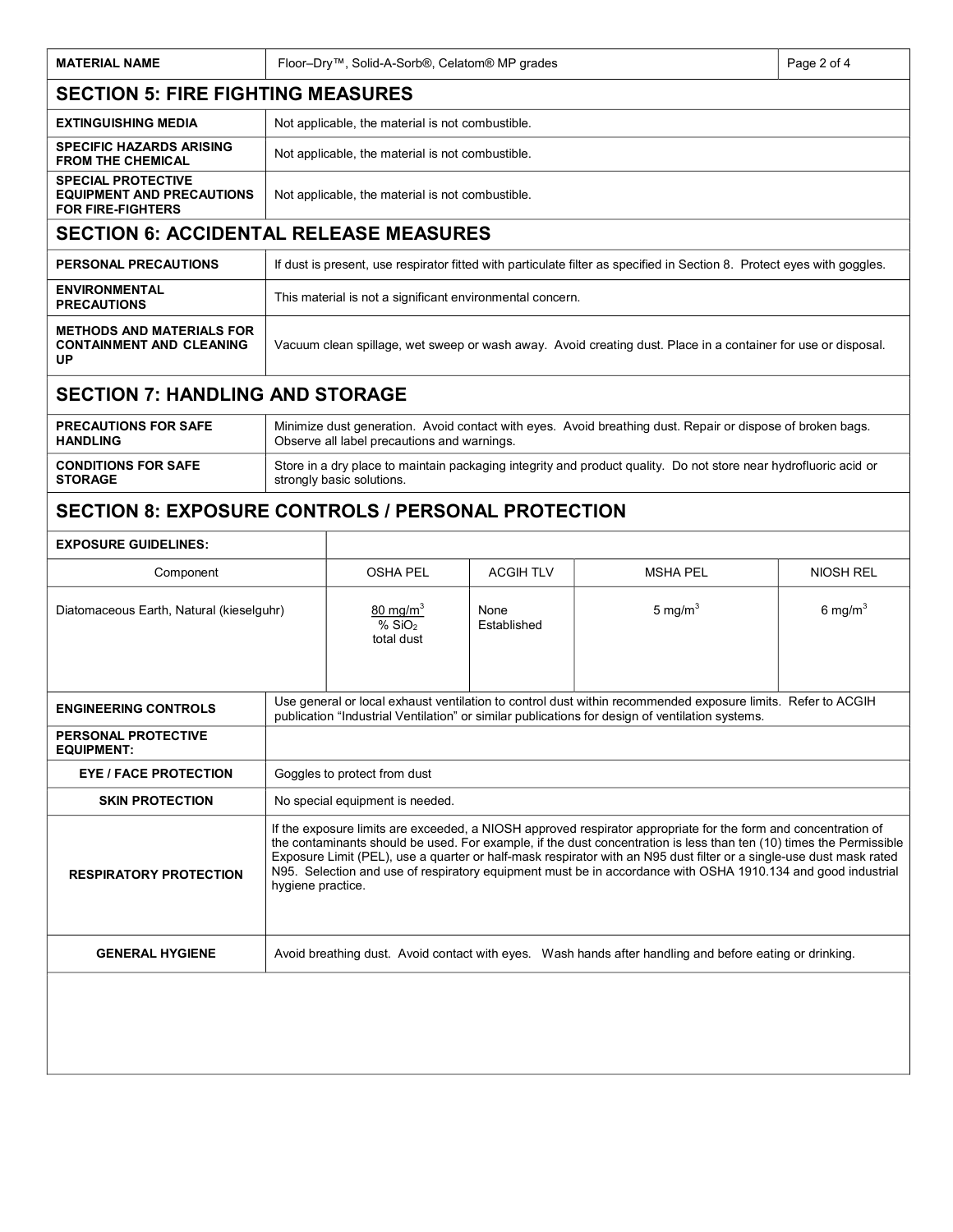| <b>MATERIAL NAME</b>                                | Floor-Dry™, Solid-A-Sorb®, Celatom® MP grades                                                                                                                         | Page 3 of 4                                               |                |                   |  |  |  |
|-----------------------------------------------------|-----------------------------------------------------------------------------------------------------------------------------------------------------------------------|-----------------------------------------------------------|----------------|-------------------|--|--|--|
|                                                     | <b>SECTION 9: PHYSICAL AND CHEMICAL PROPERTIES</b>                                                                                                                    |                                                           |                |                   |  |  |  |
| <b>APPEARANCE, COLOR</b>                            | Buff to off white granules                                                                                                                                            | <b>ODOR</b>                                               | Odorless       |                   |  |  |  |
| <b>PHYSICAL STATE</b>                               | Solid                                                                                                                                                                 | <b>ODOR THRESHOLD</b>                                     | Not applicable |                   |  |  |  |
| <b>VAPOR PRESSURE</b>                               | Not applicable                                                                                                                                                        | <b>VAPOR DENSITY</b>                                      | Not applicable |                   |  |  |  |
| <b>BOILING POINT</b>                                | Not applicable                                                                                                                                                        | <b>MELTING POINT</b>                                      |                | $>1300^{\circ}$ C |  |  |  |
| <b>FLASH POINT</b>                                  | Not applicable                                                                                                                                                        | pH (10% SUSPENSION)                                       |                | $\overline{7}$    |  |  |  |
| <b>FLAMMABILITY LIMITS</b>                          | Not applicable                                                                                                                                                        | <b>EVAPORATION RATE</b>                                   |                | Not applicable    |  |  |  |
| <b>DECOMPOSITION</b><br><b>TEMPERATURE</b>          | > 1300° C                                                                                                                                                             | <b>SPEC. GRAVITY / RELATIVE</b><br><b>DENSITY</b>         | 2.2            |                   |  |  |  |
| <b>AUTOIGNITION TEMPERATURE</b>                     | Not applicable                                                                                                                                                        | <b>PARTITION COEFFICIENT - n-</b><br><b>OCTANOL/WATER</b> | Not applicable |                   |  |  |  |
| <b>FLAMMABILITY (solid/gas)</b>                     | Not applicable                                                                                                                                                        | <b>SOLUBILITY – WATER</b>                                 | $< 1\%$        |                   |  |  |  |
|                                                     |                                                                                                                                                                       | <b>VISCOSITY</b>                                          | Not applicable |                   |  |  |  |
| <b>SECTION 10: STABILITY AND REACTIVITY</b>         |                                                                                                                                                                       |                                                           |                |                   |  |  |  |
| <b>REACTIVITY</b>                                   | Material is not reactive.                                                                                                                                             |                                                           |                |                   |  |  |  |
| <b>CHEMICAL STABILITY</b>                           | Material is stable.                                                                                                                                                   |                                                           |                |                   |  |  |  |
| <b>POSSIBILITY OF HAZARDOUS</b><br><b>REACTIONS</b> | Material is not reactive.                                                                                                                                             |                                                           |                |                   |  |  |  |
| <b>CONDITIONS TO AVOID</b>                          | Not applicable                                                                                                                                                        |                                                           |                |                   |  |  |  |
| <b>INCOMPATIBLE MATERIALS</b>                       | Products containing silica may react violently with hydrofluoric acid and strongly basic solutions.                                                                   |                                                           |                |                   |  |  |  |
| <b>HAZARDOUS DECOMPOSITION</b><br><b>PRODUCTS</b>   | Not applicable                                                                                                                                                        |                                                           |                |                   |  |  |  |
| <b>SECTION 11: TOXICOLOGICAL INFORMATION</b>        |                                                                                                                                                                       |                                                           |                |                   |  |  |  |
| <b>POTENTIAL HEALTH EFFECTS</b>                     | See below and Section 11 for additional information                                                                                                                   |                                                           |                |                   |  |  |  |
| <b>Likely Routes of Exposure</b>                    | See below                                                                                                                                                             |                                                           |                |                   |  |  |  |
| <b>EYE</b>                                          | May cause irritation (tear formation and redness) if dust gets in eyes.                                                                                               |                                                           |                |                   |  |  |  |
| <b>SKIN</b>                                         | Not absorbed by the skin, but may cause dryness if prolonged exposure.                                                                                                |                                                           |                |                   |  |  |  |
| <b>INGESTION</b>                                    | Ingestion of small to moderate quantities is not considered harmful, but may cause irritation of the mouth, throat<br>and stomach.                                    |                                                           |                |                   |  |  |  |
| <b>INHALATION</b>                                   | Acute inhalation can cause dryness of the nasal passage and lung congestion, coughing and general throat<br>irritation. Chronic inhalation of dust should be avoided. |                                                           |                |                   |  |  |  |
| <b>CHRONIC EFFECTS</b>                              | Chronic inhalation of dust in excess of the Permissible Exposure Limit (PEL) established by OSHA over a<br>prolonged number of years may cause lung changes.          |                                                           |                |                   |  |  |  |
| <b>NTP</b>                                          | Diatomaceous Earth, Natural is not classified as a carcinogen.                                                                                                        |                                                           |                |                   |  |  |  |
| <b>IARC</b>                                         | Diatomaceous Earth, Natural is not classifiable as to carcinogenicity in humans (Group 3).                                                                            |                                                           |                |                   |  |  |  |
| <b>NUMERICAL MEASURES OF</b><br><b>TOXICITY</b>     | No data available                                                                                                                                                     |                                                           |                |                   |  |  |  |